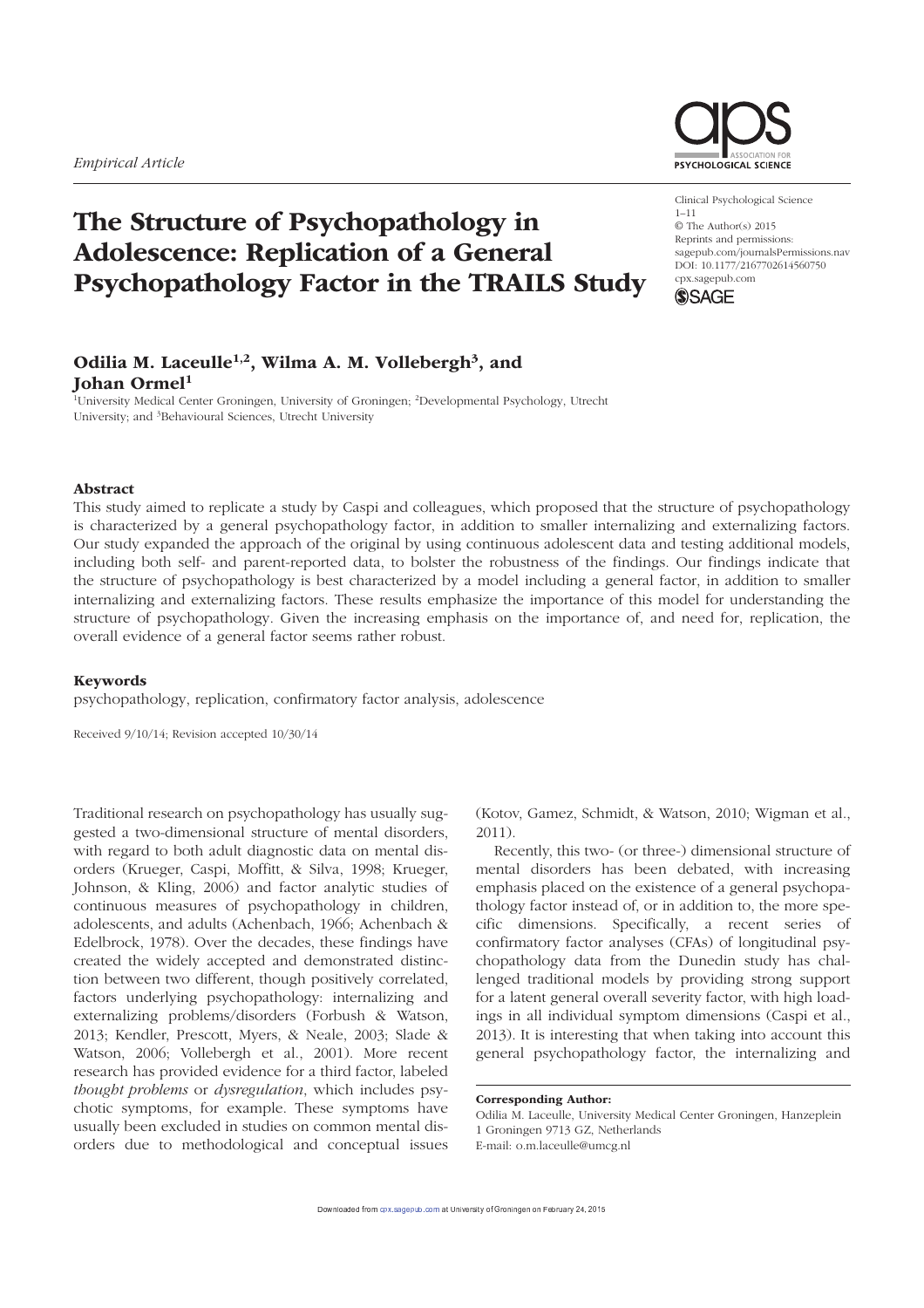externalizing factors remained, but loadings of symptoms on the internalizing and externalizing factors decreased substantially, whereas the usually positive correlation between internalizing and externalizing factors became a negative correlation. In addition, the thought-problem symptoms did not form a third latent factor in the general psychopathology model, but rather, due to their very high loadings on the general factor, appeared to be core symptoms of the general psychopathology factor instead. This general dimension was ingeniously coined the p-factor because it conceptually parallels a familiar dimension in psychology: the g-factor of general intelligence.

Caspi and colleagues are not the first to suggest an underlying general psychopathology factor. The notion of a general psychopathology factor is similar to the "index of definition" (ID; Wing, Mann, Leff, & Nixon, 1978). Also, the work of Gibbons and Hedeker and, more recently, Lahey and colleagues, for example, proposed a general psychopathology factor in addition to more domain-specific latent factors (Gibbons & Hedeker, 1992; Lahey et al., 2012; Lahey, Van Hulle, Singh, Waldman, & Rathouz, 2011). Similar to Caspi's, these studies did not model the general psychopathology factor as a higherorder factor, but rather at the same level as the domainspecific latent factors, with all specific symptoms loading directly on the general psychopathology factor (i.e., a "bifactor" model). Nonetheless, although the various models may not be incompatible, the proposed models differ from each other in various ways. For example, Caspi and colleagues allowed the internalizing and externalizing factors to correlate, whereas the study by Gibbons and Hedeker only included internalizing symptoms, and the model proposed by Lahey did not allow for correlations between the internalizing and externalizing latent factors in the general factor model. By allowing the factors to correlate, Caspi revealed that the positive correlation between the internalizing and externalizing factors turned negative in the general factor model, which suggests that internalizing and externalizing problems are clearly distinct after controlling for general vulnerability for psychopathology.

In the current article, we attempt to replicate and expand the findings by Caspi and colleagues. Caspi's model seems most elaborate with regard to the symptom dimensions included and matches best with our longitudinal cohort data, which maximizes comparability. Aiming at providing a close replication of Caspi's model, we compared the same models, including the same paths and using the same model specifications. Nonetheless, our study design differs from Caspi's approach in various ways. Whereas Caspi et al. focused on (young) adult samples, the current study uses data from a large sample of Dutch adolescents. Given that many mental disorders have their onset during early adolescence (Bernstein,

Borchardt, & Perwien, 1996; Hankin et al., 1998), attempting to replicate Caspi's findings in an adolescent sample may provide insight into whether the model as proposed by Caspi also reflects the structure of psychopathology in adolescents. In addition, we added symptoms that are known to onset before the adolescent years (e.g., attention problems) or that are highly adolescence-specific (i.e., delinquency), and we used continuous questionnaire data instead of (semi)structured diagnostic interview data. Finally, we aimed to check the robustness of the best-fitting model by adding all parent-reported symptom data corresponding to the self-report measures included in the main analyses.

### Method

#### Sample

Our study used data from the first, second, third, and fourth wave of the TRacking Adolescents' Individual Lives Survey (TRAILS; Ormel et al., 2012). TRAILS is a large prospective cohort study of 2,230 Dutch adolescents, followed bi- or triennially from age 11. Sample selection has been extensively described by de Winter and colleagues (2005).

Mean age was 10.5 years  $(SD = 0.58)$  at the first wave, 13.6 ( $SD = 0.59$ ) at the second wave, 16.1 ( $SD = 0.59$ ) at the third wave, and 19.1 ( $SD = 0.60$ ) at the fourth wave. About 10% of our sample was identified as having a non-Western ethnicity. Having a non-Western ethnicity was defined as having at least one parent born in a non-Western country ( $N = 230$  at Wave 1), of whom 20% had a parent or parents born in Surinam, 16% in the Dutch Antilles, 16% in Indonesia, 6.5% in Morocco, 5.5% in Turkey, and 36% in other non-Western countries such as Iraq, Iran, or Somalia (see also Vollebergh et al., 2005). Attrition during follow-ups was somewhat higher in males and in adolescents of non-Western ethnicity, and in those with divorced parents, low socioeconomic status (SES), low IQ and academic achievement, or poor physical health or with behavior and substance use problems (Nederhof et al., 2012). Each assessment wave was approved by the national ethical committee (CCMO, www.ccmo.nl).

#### Measures

Self-report. TRAILS assessed problem behaviors, as rated by adolescent subjects, using the following instruments: the Youth Self Report (YSR; T1, T2, T3), the Adult Self Report (ASR; T4), the Revised Child Anxiety and Depression Scale (RCADS; T1, T2, T3), and the Community Assessment of Psychic Experiences (CAPE; T3). The YSR has been widely used to assess self-report symptom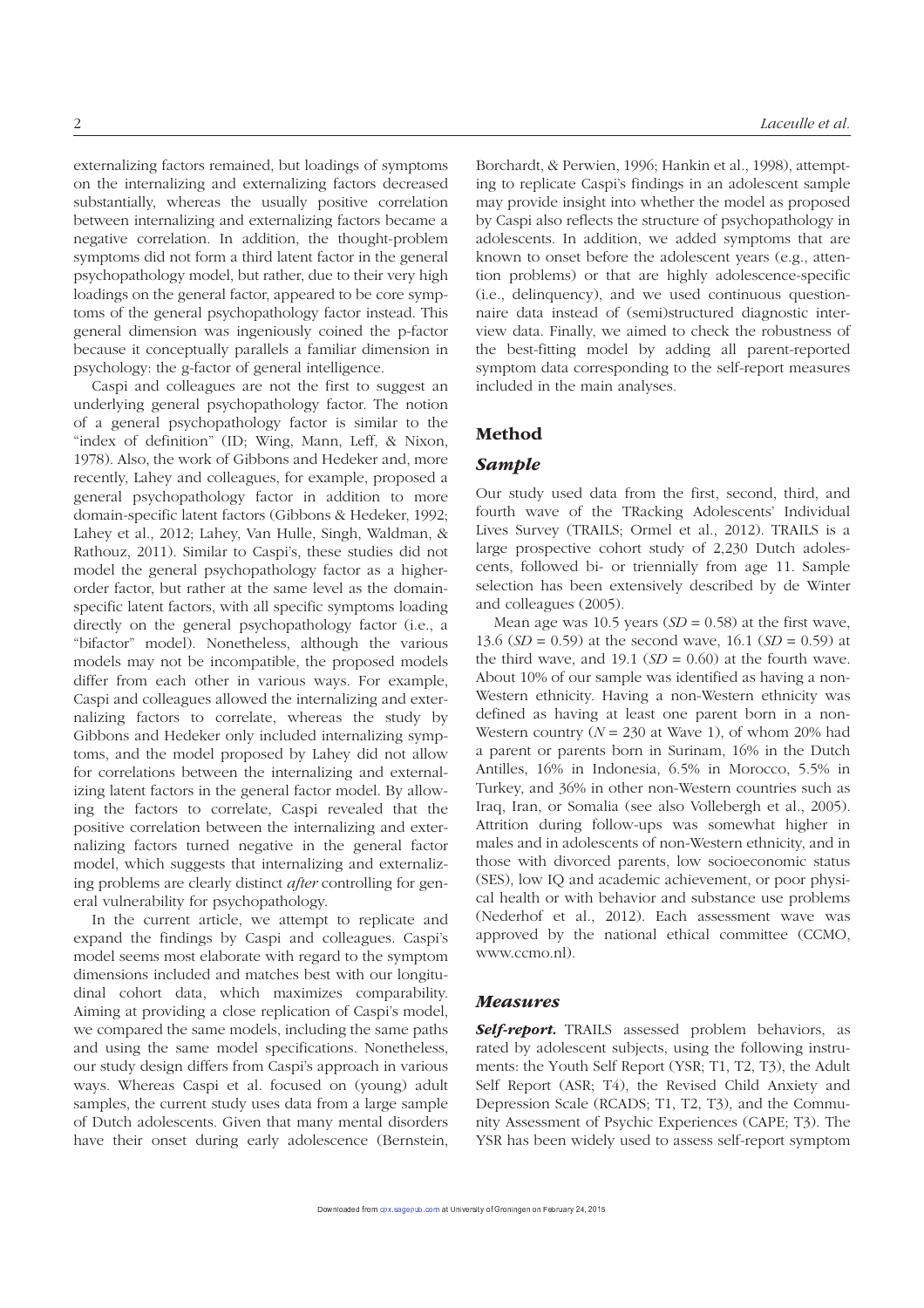dimensions (Achenbach, 1991). Symptom dimensions covered by the YSR, and included in the current study, are anxious-depressed, withdrawn-depressed, aggressive behavior, delinquent behavior, attention-hyperactivity problems, and thought problems. At T4, when adolescents were 19 years old on average, the ASR replaced the YSR. Although the ASR contains slightly different items (more appropriate for older adolescents) the symptoms covered were identical to the symptoms covered by the YSR. Items were scored on a 3-point Likert-type scale  $(0 = not true to 2 = very or often true).$ 

The RCADS consists of a list of items measuring anxiety, obsessive-compulsive, and depression symptoms (Chorpita, Yim, Moffitt, Umemoto, & Francis, 2000; Mathyssek et al., 2013). We focused on the anxiety and obsessive-compulsive scales because these were not fully covered by the YSR/ASR. The symptom dimensions covered were generalized anxiety disorder, social anxiety, separation anxiety, panic disorder, and obsessive-compulsive disorder. Items were scored on a 4-point Likert scale  $(0 = never to 3 = always)$ .

TRAILS used the CAPE positive experiences scale (20 items) to assess psychotic experiences (Wigman et al., 2011). Each item assesses (a) frequency and (b) distress associated with an experience, both scored on a 4-point Likert-type scale  $(0 = never/not \; distinct\; to \; 3 = nearly)$ always/very distressed). For the current study, we used both the frequency and the distress variables.

**Parent report.** To test the robustness of our models, we added all parent-reported data that corresponded to the self-report measures of our final models. The study assessed problem behaviors as rated by the parent using the Child Behavior Checklist (CBCL; T1, T2, T3), which is one of the most commonly used parent-report questionnaires in child and adolescent psychiatric research (Achenbach, 1991; Verhulst & Achenbach, 1995). The symptom dimensions covered by the CBCL are anxiousdepressed, withdrawn-depressed, aggressive behavior, delinquent behavior, attention-hyperactivity problems, and thought problems. Items were scored on a 3-point Likert-type scale  $(0 = not true to 2 = very or often true).$ 

## Statistical analysis

Replicating Caspi's models in adolescent data. In line with Caspi and colleagues, we tested four models using CFA: a three-correlated-factors model including internalizing, externalizing, and thought problems (Model A; see Fig. 1); a *bifactor model* with internalizing, externalizing, and thought problems at the first level and a general psychopathology factor at the second level (Model B; see Fig. 1); a revised-bifactor model with internalizing and externalizing problems at the first level and the general psychopathology factor at the second level with the thought-problem factor removed from the model (Model B'; see Fig. 1); and a one-factor model (Model C; see Fig. 1). Notably, we statistically specified all models to be identical to Caspi's models to maximize comparability. Also identical to Caspi's models, we included an additional wave-factor into each model to expose ageand assessment-related variance.

All CFA analyses were performed using robust maximum likelihood estimation in Mplus version 7.1 (Muthén & Muthén, 2007). We assessed how well each model fit the data using the chi-square value, the comparative fit index (CFI), the Tucker–Lewis index (TLI), and the root mean square error of approximation (RMSEA). Nonsignificant chi-square values normally reflect good model fit. However, when using large sample sizes this test is strongly overpowered and the fit statistics are significant. CFI and TLI values greater than .95 indicate a good fit, as well as RMSEA scores less than .05 (Bollen & Curran, 2006). The critical CFI/TLI value for an acceptable model is .90, and for RMSEA the critical value for acceptable model fit is .08.

Checking the robustness of the best-fitting models by adding parent-reported symptoms. For our best fitting models we added all parent-reported symptom data that corresponded to the self-report measures included in the main analyses (Fig. 2). For these models, we also included a reporter factor to pull out informantrelated variance.

## Results

## The structure of psychopathology

Replicating Caspi's models in adolescent data. We aimed at replicating the four models tested by Caspi and colleagues in as much detail as possible. In the first model (A), we tested the hypothesis that the observed symptom dimensions are characterized by three correlated factors: internalizing (including anxious-depressed, withdrawndepressed, GAD, social anxiety, separation anxiety, and panic disorder), externalizing (including delinquency, aggression, and attention problems), and thought problems (including thought problem symptoms, OCD, and psychotic experiences; see Fig. 1). Model fit statistics showed that the data did not fit the model adequately:  $\chi^2$ (723) = 5148.82, CFI = .890, TLI = .875, RMSEA = .052, 90% confidence interval  $(CI) = .051-.054$ . In addition, the standardized factor loading of aggression on the latent externalizing factor was larger than 1 and the residual variance of aggression was negative. This indicated that the three-factor model was not optimally identified and thus did not explain the structure of the symptom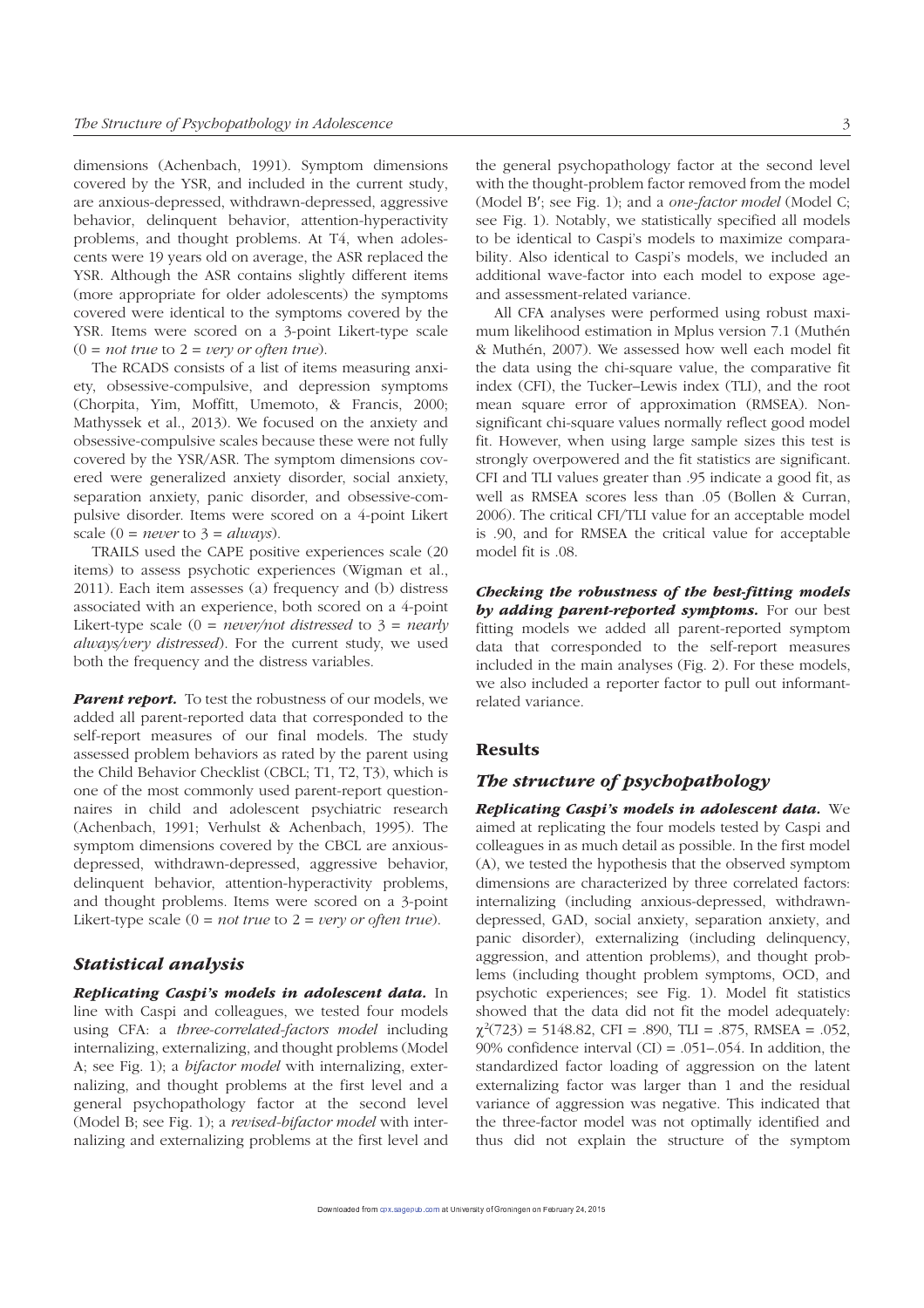# Model A: Three-correlated factor



Model B: Bi-factor model



<sup>(</sup>continued)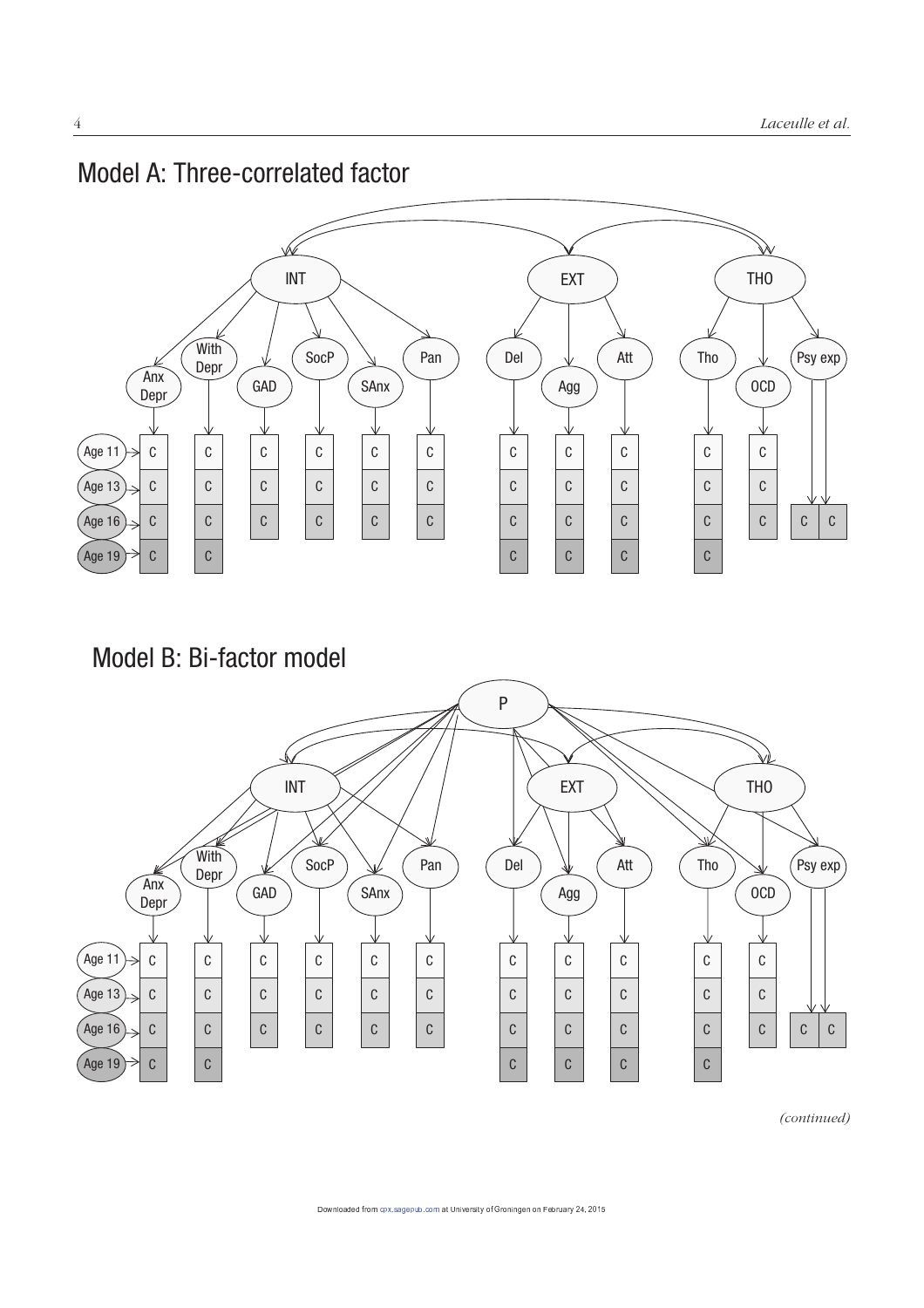

Model C: 1 factor model



Fig. 1. The structure of psychopathology. Three models were tested using confirmatory factor analysis: a correlated-factors model (Model A), a bifactor model (Model B; i.e., Model A plus all symptom dimensions loading on a general factor), and a one-factor model (Model C). Model B' shows the revised-bifactor model (i.e., Model B but without a separate thought-problem factor).

¡ ¢ £ ¡ ¤ ¥ ¦ ¡ § § ¨ © ¡ ¢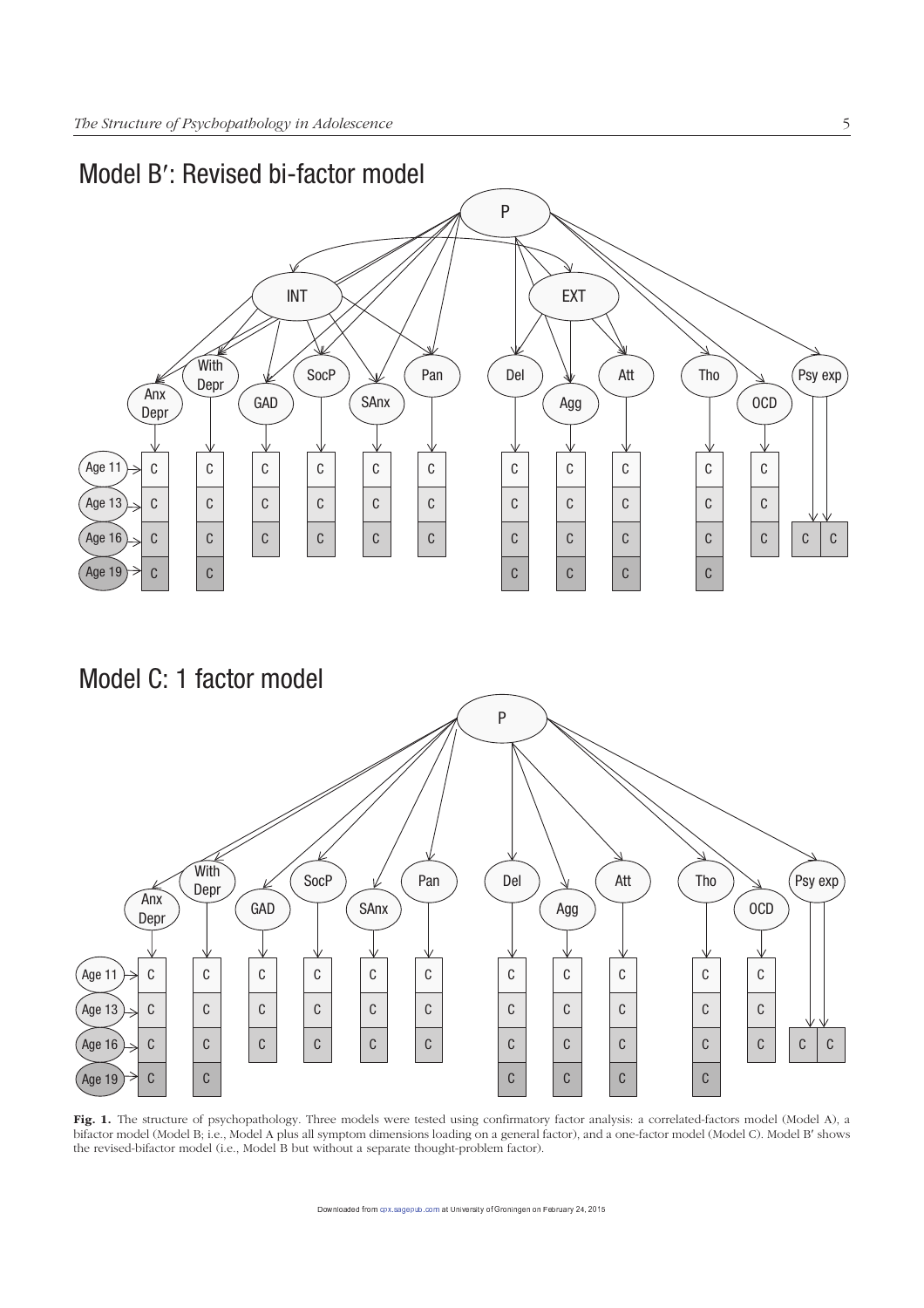## Model A: Three-correlated factor self+parent report



Model B′: Revised bi-factor model Self+parent report



Fig. 2. Two additional models were tested: Model A<sub>self+parent report</sub> (Model A, but with all available parent-report data added to the model) and Model B'<sub>self+parent report</sub> (Model B', but with all available parent-report data added to the model).

dimensions across adolescence well. Table 1 shows this model with standardized factor loadings and the correlations between the three latent variables: internalizing,

externalizing, and thought problems. Note that caution is needed in interpreting these loadings and correlations because of the model identification problems.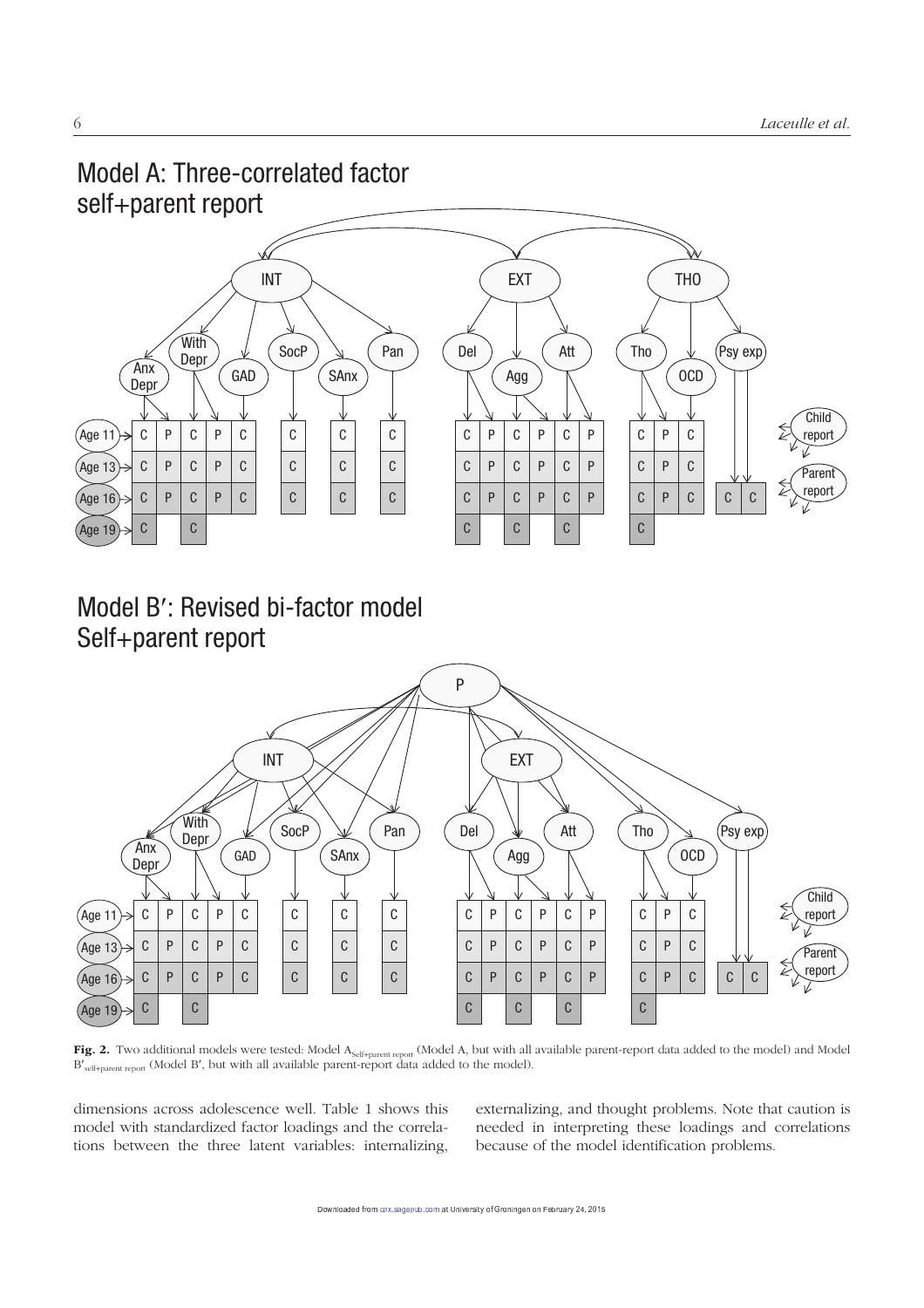|              |  |  |  |  | Table 1. Standardized Factor Loadings and Correlations of the Three-Factor Model (A) and the Revised-General-Factor |
|--------------|--|--|--|--|---------------------------------------------------------------------------------------------------------------------|
| Model $(B')$ |  |  |  |  |                                                                                                                     |

|                                           |            | Model A    |         | Model B'     |            |          |  |
|-------------------------------------------|------------|------------|---------|--------------|------------|----------|--|
| Statistics, Loadings, and<br>Correlations | <b>INT</b> | <b>EXT</b> | Thought | $\mathbf{P}$ | <b>INT</b> | EXT      |  |
| Standardized factor loadings              |            |            |         |              |            |          |  |
| Anxious-depressed                         | 0.932      |            |         | 0.856        | 0.388      |          |  |
| Withdrawn-depressed                       | 0.711      |            |         | 0.736        | 0.139      |          |  |
| GAD                                       | 0.900      |            |         | 0.822        | 0.368      |          |  |
| Social anxiety                            | 0.880      |            |         | 0.730        | 0.592      |          |  |
| Separation anxiety                        | 0.844      |            |         | 0.719        | 0.485      |          |  |
| Panic disorder                            | 0.845      |            |         | 0.835        | 0.209      |          |  |
| Delinquency                               |            | 0.847      |         | 0.413        |            | 0.849    |  |
| Aggression                                |            | 1.016      |         | 0.655        |            | 0.714    |  |
| Attention problems                        |            | 0.783      |         | 0.726        |            | 0.401    |  |
| Thought problems                          |            |            | 0.855   | 0.869        |            |          |  |
| <b>OCD</b>                                |            |            | 0.907   | 0.894        |            |          |  |
| Psychotic experiences                     |            |            | 0.970   | 0.968        |            |          |  |
| Factor correlations                       |            |            |         |              |            |          |  |
| Internalizing                             |            | 0.440      | 0.883   |              |            | $-0.438$ |  |
| Externalizing                             |            |            | 0.612   |              |            |          |  |

Next, we tested the bifactor model (B), hypothesizing that symptom dimensions reflect the three latent factors internalizing, externalizing, and thought problems—as well as a latent general psychopathology factor (Fig. 1). The model assumed this general factor to directly influence all symptom dimensions. In line with Caspi and colleagues, we constrained the general factor to be uncorrelated with the three (correlated) first-level latent variables. We could not identify this model, which seems to be in line with Caspi and colleagues who also reported that this model was not valid for their data. Subsequently we tested a revised-bifactor model as suggested by Caspi and colleagues (Model B'; see Fig. 1 and Table 1). That is, we removed the latent thought-problem factor from the model, assuming that our identification problems with Model B were mostly due to the variance of the thought-problem factor (i.e., thought-problem symptoms, OCD, and psychotic experiences) being subsumed into the general psychopathology factor. Model fit statistics suggested that the data fit the revised model acceptably:  $\chi^2$ (716) = 4665.65, CFI = .902, TLI = .887, RMSEA = .050, 90% CI =  $.048-0.051$ . As in Caspi's study, we could not directly compare the three-factor and revised-bifactor models because the models are not fully nested. But based on the CFI, TLI, and RMSEA, we can conclude that the revised-bifactor model offers a slightly better and more parsimonious solution. It is important that revising the model solved the model identification problems we encountered when fitting the three-factor model to the data (i.e., negative error variance and factor loadings > 1). This suggests that the general-factor model could

explain the structure of symptom dimensions across adolescence better than the three-factor model.

Comparing the factor loadings in the three-correlatedfactors model versus the revised-bifactor model revealed similar information to that reported by Caspi and colleagues. We found that some symptom dimensions were more indicative of general psychopathology (the general factor) than other symptom dimensions. Overall, internalizing symptom dimensions were more indicative of the general factor than externalizing symptom dimensions. Of the externalizing symptom dimensions, attention problems (not included by Caspi) were more indicative of the general factor than aggression and delinquency; the factor loading of attention problems on the latent externalizing factor reduced by about half after taking the general factor into account. Seemingly, much of the variance initially ascribed to the latent externalizing factor was now subsumed by the general factor. In the revisedbifactor model, all factor loadings of internalizing symptom dimensions on the latent internalizing factor were substantially reduced or even disappeared compared with the three-correlated-factors model, with the largest changes found for withdrawn-depressed, and panic disorder. In addition, and identical to Caspi, we found a significant positive correlation  $(r = .440)$  between externalizing and internalizing factors in the correlated-factors model, but a negative correlation  $(r = -.438)$  between externalizing and internalizing factors in the revisedbifactor model. Finally, and like Caspi, we tested the onefactor model in which all symptom dimensions were assigned only to the general factor (Model C; see Fig. 1).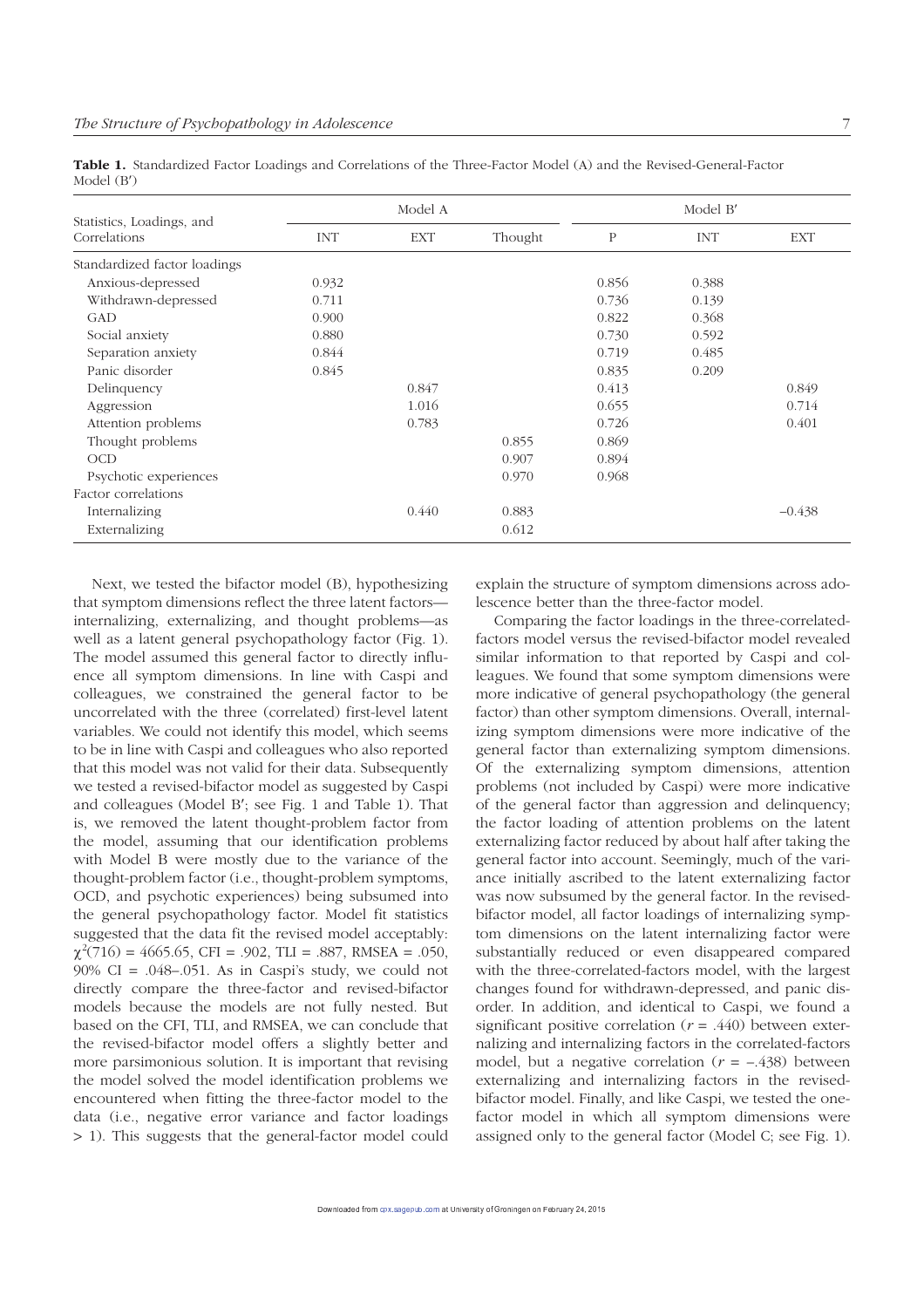This model could not be identified, which is in line with Caspi and colleagues who also reported that this model was not valid for their data.

Checking the robustness of the best-fitting models by *adding parent-reported symptoms*. Based on the findings presented earlier, we consider Caspi's revisedbifactor model as the final model. For both this model and the correlated-factors model, we added all parent-reported symptom data that corresponded to the self-report measures included in the main analyses (Fig. 2). The model fitting results were as follows: results for Model  $A_{self+parent\ report}: \chi^2(1521) = 10935.87, CFI = .848, TLI = .829,$ RMSEA =  $.053$ , 90% CI =  $.052-0.054$ ; results for Model  $B'_{\text{self+parent report}}$ :  $\chi^2(1514) = 10348.30$ , CFI = .857, TLI = .838, RMSEA =  $.051,90\%$  CI =  $.050-052$ . Thus, testing and comparing Models A<sub>self+parent report</sub> and B'<sub>self+parent report</sub> revealed similar information as for the self-report-only models (overall model fit was even somewhat better than for the self-report-only models). Path estimates are available on request.

## **Discussion**

In the current study we replicated the findings of Caspi and colleagues, who proposed that the structure of psychopathology is reflected by a general psychopathology factor in addition to a smaller internalizing and externalizing factor. Overall, despite methodological differences (i.e., adolescent sample, continuous measures of psychopathology, and additional symptom dimensions not included by Caspi), our findings clearly and consistently replicated their findings. Our results confirmed the existence of a general psychopathology factor underlying all symptoms of psychopathology. Taking into account this general factor, the internalizing factors in particular, but also the externalizing factors, were clearly attenuated. The robustness of these findings was confirmed by additional model testing in which we added all available parent-report data to the model, thus revealing that the model remains valid when multiple informants are used to measure psychopathology.

The extent to which the specific dimensions loaded on the general factor differed both between and within the broader domains of internalizing, externalizing, and thought problems. In line with Caspi, thought problem symptoms did not form a latent thought problem factor independent from the general factor. This suggests the relative severity of thought problems, and may indicate that the general psychopathology factor should be interpreted as characterizing the overall severity of psychopathology, for which thought problems appear to be core symptoms. In contrast, with the addition of the general factor, enough variance was left to form the internalizing and externalizing factors, indicating that these factors are necessary to provide a full picture of the underlying structure of psychopathology, although the symptom loadings were very strongly attenuated. This raises the question of how the two dimensions should be interpreted once the more general psychopathological characteristics are taken into account (Caspi et al., 2013; Martel, 2013; Oldehinkel, Hartman, de Winter, Veenstra, & Ormel, 2004). Our finding that the usual positive correlation found between these two dimensions turned negative when adding the general factor seems to further complicate interpretation.

We found that, when adding the general factor, the decreases in factor loadings on the latent internalizing/ externalizing factors were substantially larger for the internalizing symptom dimensions than for the externalizing. This may either reflect that internalizing problems are more pathological in general or it may just reflect that we included some adolescent specific externalizing symptoms that may naturally decrease when adolescents get older and therefore may not characterize an individual's vulnerability for severe psychopathology. Indeed, when looking at within-domain differences, it seemed that adolescent-specific problems, such as delinquency, were not very indicative of the general factor. Adding more chronic or life-course-persistent externalizing problems (e.g., antisocial personality disorder) might further clarify whether externalizing symptom dimensions are indeed less indicative of psychopathology.

Taken together, our findings clearly and consistently confirmed that the structure of psychopathology is best reflected by a model that includes a general factor of psychopathology. According to Caspi and colleagues, higher scores on the general factor may not only indicate an increased risk for developing a mental disorder, but also that the general factor correlates more strongly with personality, life impairment, developmental history, and brain integrity, than do the internalizing and externalizing factors. In addition to specific consequences, the general factor may also have specific shared determinants such as self-control, neuroticism, and low SES, although conclusive experimental data is still lacking (Brunner, 1997; Moffitt et al., 2011; Neeleman, Bijl, & Ormel, 2004; Neeleman, Ormel, & Bijl, 2001).

Also, as extensively described by Lahey and colleagues (2011), the general factor may have a substantial genetic component. That is, genetic factors may set individuals at risk for all symptom dimensions, albeit in different degrees. This notion seems to fit well with recent geneticevolutionary ideas about the relationship between mutational load and mental disorders as elaborated especially by Keller and Miller (2006). They argued that mental disorders reflect the inevitable mutational load on the thousands of genes underlying human behavior. The mutations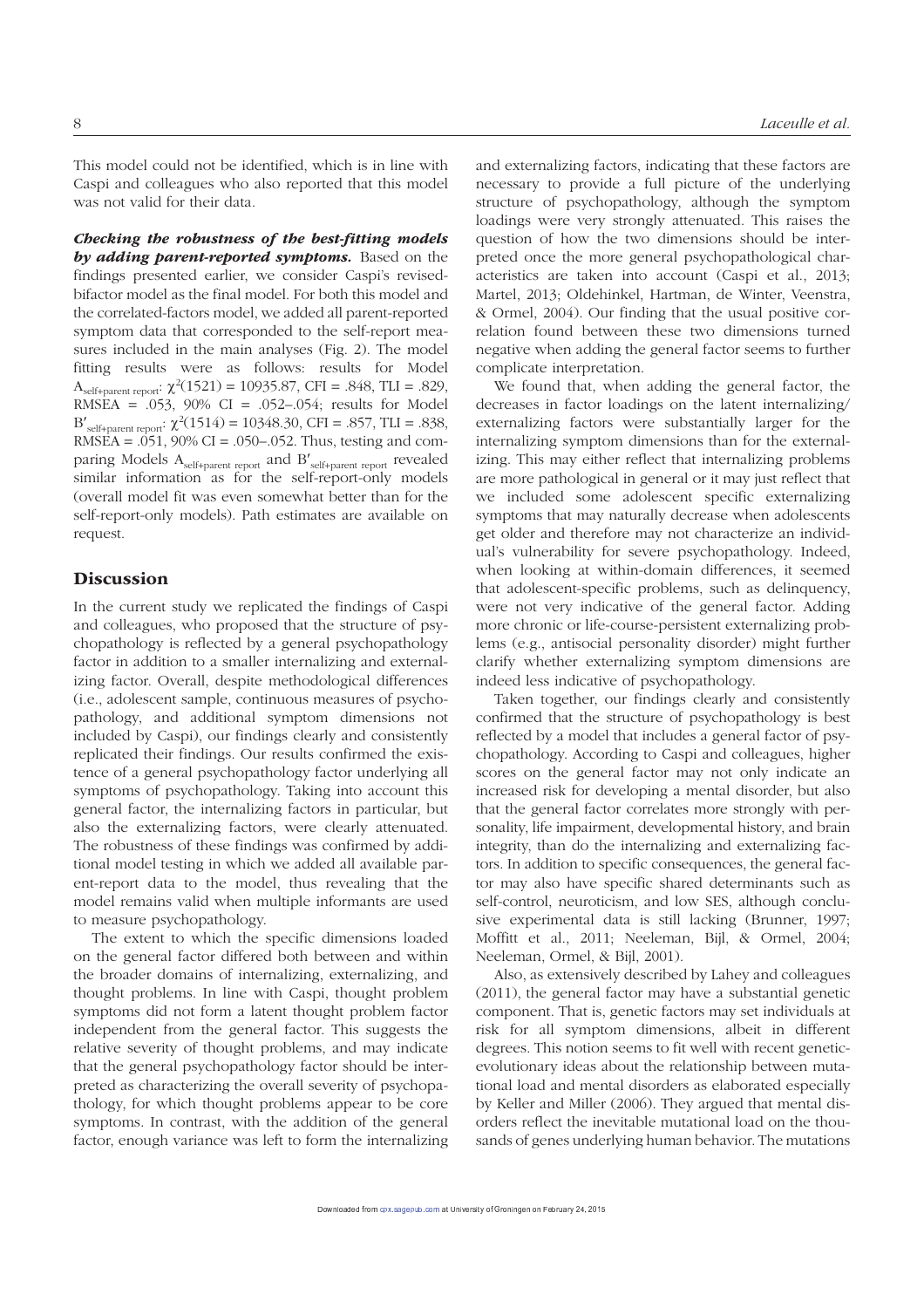involved may influence characteristics that affect the risk for any and all mental disorders. This would explain why the genes involved in the etiology of psychopathology seem to operate in a pleiotropic fashion, enhancing risk for any and all disorders rather than breeding true to any single disorder (Smoller, 2013). Keller and Miller's (2006) watershed model of the pathways connecting upstream genes to downstream phenotypes provides an excellent model of how genes may act in a pleiotropic fashion and "contribute" to a general factor.

It is important not to  $reify$  the general factor. The general factor represents the shared variance among all psychopathology measures, and this can have different causes. One possibility is that all forms of psychopathology, to some extent, share a common etiology. Another alternative is that the factor represents dynamic processes in which one dimension raises the risk of developing another disorder or dimension, rather than a single unitary cause. Current network approaches to psychopathology assume such dynamic processes (Cramer, Waldorp, van der Maas, & Borsboom, 2010). Another alternative is that the general factor reflects distress, which is a concomitant/feature of virtually all mental disorders. Nonetheless, the findings showing a rather strong general factor suggest that there may be multiple characteristics that account for meaningful covariance amongst major forms of psychopathology. In their article, Caspi and colleagues put forward the question of whether the general factor is merely a statistical reductio ad absurdum, or rather is real and meaningful. In response, we like to answer: The general factor certainly seems useful, but how it is best interpreted remains unclear given the many possible interpretations (mutation load, early persistent adversity, dynamic processes, distress, etc.). The same is true for interpreting the internalizing and externalizing factors that remain after the general factor is taken into account. Do these factors truly represent different underlying dimensions of other forms of psychopathology, or do they reflect only different behavioral problems in coping with environmental stressors? In the absence of an answer to these questions, the current findings are best interpreted as a step toward a more parsimonious view of the structure of psychopathology than that implied by traditional differentiations between (a) categorically distinct disorders and (b) spectra or domains of disorders that include internalizing, externalizing, and (in some recent studies) thought problems.

#### Author Contributions

O. M. Laceulle and J. Ormel developed the study concept aiming at replicating the study by Caspi et al. (2013). O. M. Laceulle, W. A. M. Vollebergh, and J. Ormel contributed to the study design. O. M. Laceulle performed the data analysis and drafted the manuscript. All authors provided revisions and approved the final version of the manuscript for submission.

### Acknowledgments

We are grateful to all adolescents, their parents, and their teachers who participated in this research and to everyone who worked on this project and made it possible.

#### Declaration of Conflicting Interests

The authors declared that they had no conflicts of interest with respect to their authorship or the publication of this article.

### Funding

This research is part of the TRacking Adolescents' Individual Lives Survey (TRAILS). Participating centers of TRAILS include various departments of the University Medical Center and University of Groningen, the Erasmus University Medical Center Rotterdam, the University of Utrecht, the Radboud Medical Center Nijmegen, and the Parnassia Bavo group, all in the Netherlands. TRAILS has been financially supported by various grants from the Netherlands Organization for Scientific Research NWO (Medical Research Council Program Grant GB-MW 940- 38-011; ZonMW Brainpower Grant 100-001-004; ZonMw Risk Behavior and Dependence Grants 60-60600-98-018 and 60-60600-97-118; ZonMw Culture and Health Grant 261-98-710; Social Sciences Council Medium-Sized Investment Grants GB-MaGW 480-01-006 and GBMaGW 480-07-001; Social Sciences Council Project Grants GB-MaGW 457-03-018, GB-MaGW 452-04-314, and GB-MaGW 452-06-004; NWO Large-Sized Investment Grant 175.010.2003.005); the Sophia Foundation for Medical Research (Projects 301 and 393), the Dutch Ministry of Justice (WODC), the European Science Foundation EuroSTRESS Project FP-006), and the participating universities.

#### References

- Achenbach, T. M. (1966). The classification of children's psychiatric symptoms: A factor-analytic study. Psychological Monographs, 80, 1–37.
- Achenbach, T. M. (1991). Manual for the Child Behavior Checklist/4-18 and 1991 profile. Burlington: University of Vermont.
- Achenbach, T. M., & Edelbrock, C. S. (1978). The classification of child psychopathology: A review and analysis of empirical efforts. Psychological Bulletin, 85, 1275–1301. doi:10.1037/0033-2909.85.6.1275
- Barnett, R., & Hunter, M. (2012). Adjustment of siblings of children with mental health problems: Behaviour, self-concept, quality of life and family functioning. Journal of Child and Family Studies, 21, 262–272.
- Bernstein, G. A., Borchardt, C. M., & Perwien, A. R. (1996). Anxiety disorders in children and adolescents: A review of the past 10 years. Journal of the American Academy of Child and Adolescent Psychiatry, 35, 1110–1119. doi:10.1097/00004583-199609000-00008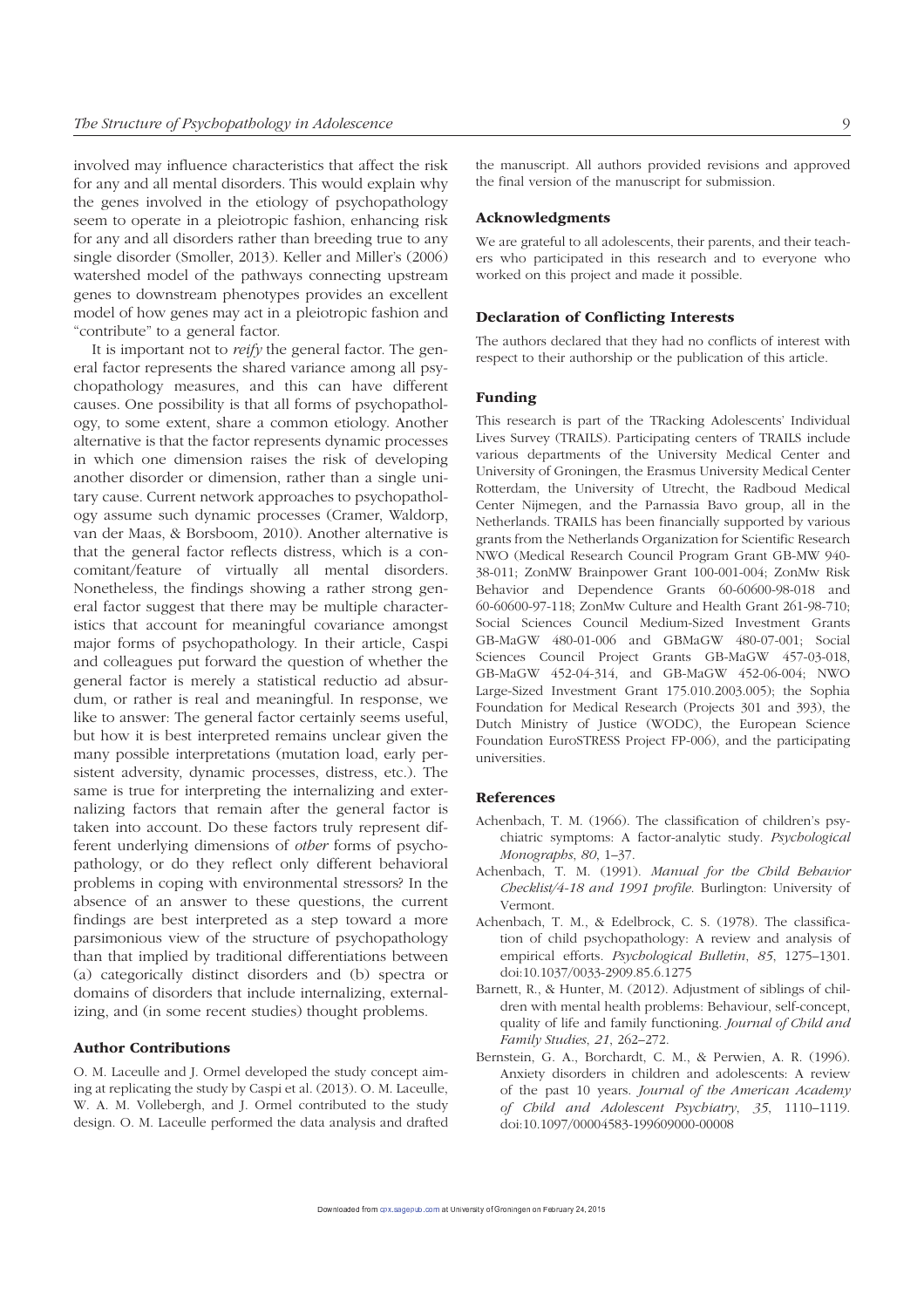- Bollen, K. A., & Curran, P. J. (2006). Latent curve models: A structural equation perspective. New York, NY: John Wiley.
- Brunner, E. (1997). Stress and the biology of inequality. BMJ, 314, 1472–1476.
- Caspi, A., Houts, R. M., Belsky, D. W., Goldman-Mellor, S. J., Harrington, H., Israel, S., . . . Moffitt, T. E. (2013). The p factor: One general psychopathology factor in the structure of psychiatric disorders? Clinical Psychological Science, 2, 119–137. doi:10.1177/2167702613497473
- Chorpita, B. F., Yim, L., Moffitt, C., Umemoto, L. A., & Francis, S. E. (2000). Assessment of symptoms of DSM-IV anxiety and depression in children: A Revised Child Anxiety and Depression Scale. Behaviour Research and Therapy, 38, 835–855.
- Cramer, A. O., Waldorp, L. J., van der Maas, H. L. J., & Borsboom, D. (2010). Comorbidity: A network perspective. Behavioral and Brain Sciences, 33, 137–150.
- de Winter, A. F., Oldehinkel, A. J., Veenstra, R., Brunnekreef, J. A., Verhulst, F. C., & Ormel, J. (2005). Evaluation of non-response bias in mental health determinants and outcomes in a large sample of pre-adolescents. European Journal of Epidemiology, 20, 173–181. doi:10.1007/s10654- 004-4948-6
- Forbush, K. T., & Watson, D. (2013). The structure of common and uncommon mental disorders. Psychological Medicine, 43, 97–108. doi:10.1017/S0033291712001092
- Gibbons, R. D., & Hedeker, D. R. (1992). Full-information item bi-factor analysis. Psychometrika, 57, 423–436.
- Hankin, B. L., Abramson, L. Y., Moffitt, T. E., Silva, P. A., McGee, R., & Angell, K. E. (1998). Development of depression from preadolescence to young adulthood: Emerging gender differences in a 10-year longitudinal study. Journal of Abnormal Psychology, 107, 128–140. doi:10.1037/0021- 843X.107.1.128
- Keller, M. C., & Miller, G. (2006). Resolving the paradox of common, harmful, heritable mental disorders: Which evolutionary genetic models work best? Behavioral and Brain Sciences, 29, 385–404.
- Kendler, K. S., Prescott, C. A., Myers, J. M., & Neale, M. C. (2003). The structure of genetic and environmental risk factors for common psychiatric and substance use disorders in men and women. Archives of General Psychiatry, 60, 929–937. doi:10.1001/archpsyc.60.9.929
- Kotov, R., Gamez, W., Schmidt, F., & Watson, D. (2010). Linking "big" personality traits to anxiety, depressive, and substance use disorders: A meta-analysis. Psychological Bulletin, 136, 768–821. doi:10.1037/a0020327
- Krueger, R. F., Caspi, A., Moffitt, T. E., & Silva, P. A. (1998). The structure and stability of common mental disorders (DSM-III-R): A longitudinal-epidemiological study. Journal of Abnormal Psychology, 107, 216–227. doi:10.1037/0021- 843X.107.2.216
- Krueger, R. F., Johnson, W., & Kling, K. C. (2006). Behavior genetics and personality development. In D. Mroczek & T. Little (Eds.), Handbook of personality development (pp. 81–108). Mahwah, NJ: Erlbaum.
- Lahey, B. B., Applegate, B., Hakes, J. K., Zald, D. H., Hariri, A. R., & Rathouz, P. J. (2012). Is there a general factor of

prevalent psychopathology during adulthood? Journal of Abnormal Psychology, 121, 971–977. doi:10.1037/a0028355

- Lahey, B. B., Van Hulle, C. A., Singh, A. L., Waldman, I. D., & Rathouz, P. J. (2011). Higher-order genetic and environmental structure of prevalent forms of child and adolescent psychopathology. Archives of General Psychiatry, 68, 181–189.
- Martel, M. M. (2013). Sexual selection and sex differences in the prevalence of childhood externalizing and adolescent internalizing disorders. Psychological Bulletin, 139, 1221–1259.
- Mathyssek, C. M., Olino, T. M., Hartman, C. A., Ormel, J., Verhulst, F. C., & Van Oort, F. V. A. (2013). Does the Revised Child Anxiety and Depression Scale (RCADS) measure anxiety symptoms consistently across adolescence? The TRAILS study. International Journal of Methods in Psychiatric Research, 22, 27–35. doi:10.1002/mpr.1380
- Moffitt, T. E., Arseneault, L., Belsky, D., Dickson, N., Hancox, R. J., Harrington, H., . . . Caspi, A. (2011). A gradient of childhood self-control predicts health, wealth, and public safety. Proceedings of the National Academy of Sciences USA, 108, 2693–2698. doi:10.1073/pnas.1010076108
- Muthén, L. K., & Muthén, B. O. (2007). Mplus: Statistical analysis with latent variables: User's guide. Los Angeles, CA: Muthén & Muthén.
- Neeleman, J., Bijl, R., & Ormel, J. (2004). Neuroticism, a central link between somatic and psychiatric morbidity: Path analysis of prospective data. Psychological Medicine, 34, 521–531. doi:http://dx.doi.org.proxy-ub.rug.nl/10.1017/ S0033291703001193
- Neeleman, J., Ormel, J., & Bijl, R. V. (2001). The distribution of psychiatric and somatic III health: Associations with personality and socioeconomic status. Psychosomatic Medicine, 63, 239–247.
- Oldehinkel, A. J., Hartman, C. H., de Winter, A. F., Veenstra, R., & Ormel, J. (2004). Temperament profiles associated with internalizing and externalizing problems in preadolescence. Development and Psychopathology, 16, 421–440. doi:10.10170S0954579404044591
- Ormel, J., Oldehinkel, A. J., Sijtsema, J., van Oort, F., Raven, D., Veenstra, R., . . . Verhulst, F. C. (2012). The TRacking Adolescents' Individual Lives Survey (TRAILS): Design, current status, and selected findings. Journal of the American Academy of Child and Adolescent Psychiatry, 51, 1020– 1036. doi:10.1016/j.jaac.2012.08.004
- Slade, T., & Watson, D. (2006). The structure of common DSM-IV and ICD-10 mental disorders in the Australian general population. Psychological Medicine, 36, 1593–1600. doi:10.1017/S0033291706008452
- Smoller, J. (2013). Cross disorder group of the psychiatric genomics consortium. Identification of risk loci with shared effects on five major psychiatric disorders: A genome-wide analysis. Lancet, 381, 1360–1360.
- van den Akker, M., Buntinx, F., Metsemakers, J. F., Roos, S., & Knottnerus, J. A. (1998). Multimorbidity in general practice: Prevalence, incidence, and determinants of co-occurring chronic and recurrent diseases. Journal of Clinical Epidemiology, 51, 367–375.
- Verhulst, F. C., & Achenbach, T. M. (1995). Empirically based assessment and taxonomy of psychopathology: